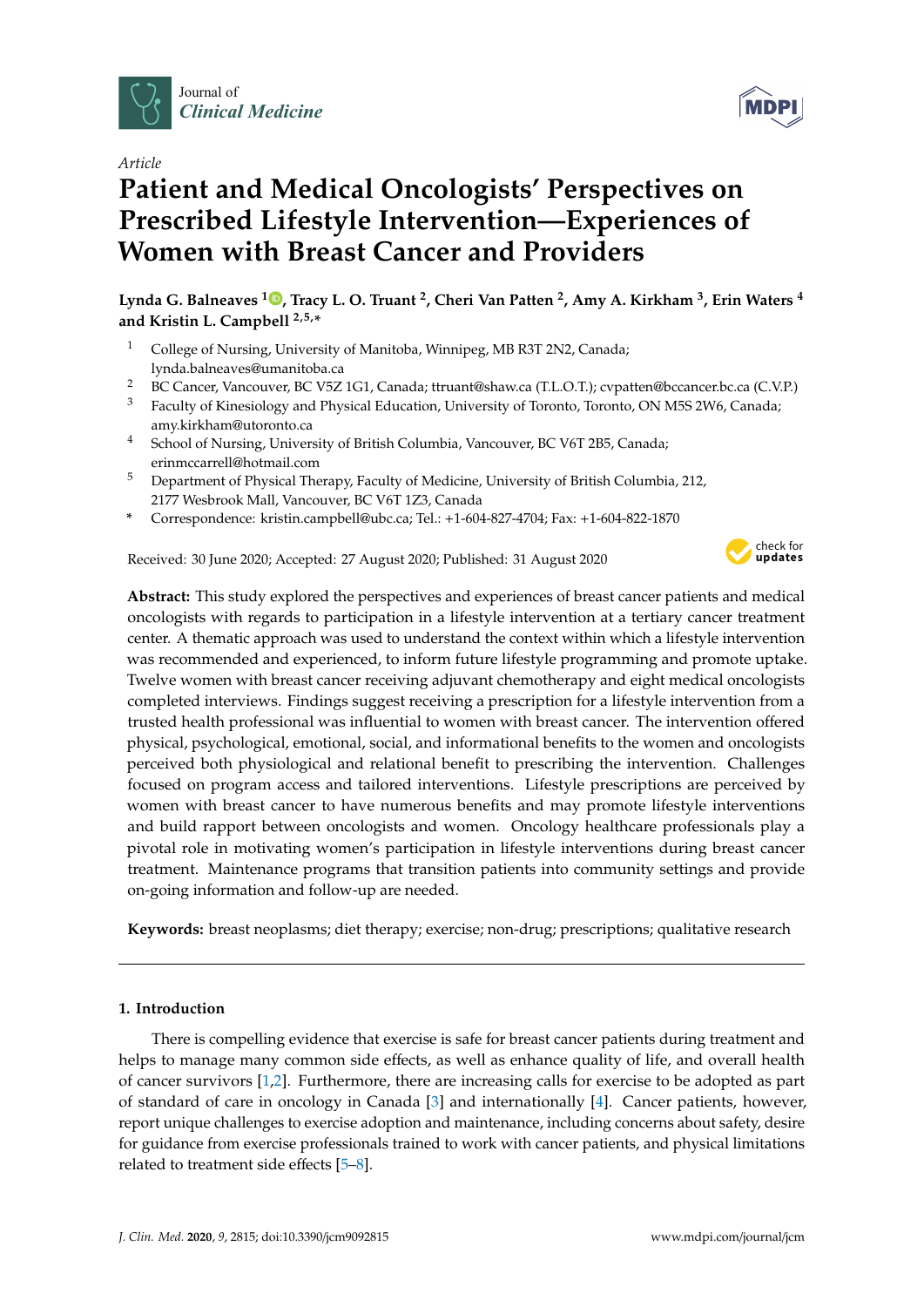Research has shown that women with newly diagnosed breast cancer may increase exercise when referred by their oncologist [\[9\]](#page-10-5). Cancer patients in North America, however, currently have limited access to exercise programming outside of research protocols, especially during adjuvant treatment when the need is greatest with regards to symptom management and prevention of chemotherapy-associated deconditioning. There exists a gap between the scientific evidence and clinical practice regarding the use of exercise in the management of breast and other cancers. Potential reasons for the limited knowledge translation were well described by Santa Mina and colleagues [\[10\]](#page-10-6). These include, among other factors, "an impression among clinicians that exercise may increase the risk of injury, fatigue and exacerbation of symptoms; overwhelmed and financially drained clinical programs; physical space restrictions; overall lack of clinicians with relevant exercise and clinical education and experience; and lack of discussion between patient and physician about exercise" [\[10\]](#page-10-6) (p. e137).

While there is emerging research regarding the experience of cancer patients involved in lifestyle interventions [\[11](#page-10-7)[–14\]](#page-10-8), there is limited research examining patients' perspectives regarding how lifestyle interventions are introduced and framed as part of comprehensive treatment within a cancer care setting. Specifically, what are patients' perceptions and experiences when exercise and nutrition programming are prescribed by their oncologists? There has been even less exploration of the experience and perceptions of health professionals who have been engaged in referring patients to such lifestyle programs. One exception is the work of Smaradottir et al., who explored the perception of cancer patients and oncology healthcare professionals regarding the role of exercise in cancer care [\[15\]](#page-10-9). Healthcare professionals were concerned about recommending exercise to frail and sedentary cancer patients and most preferred to defer to a specialist [\[15\]](#page-10-9). Further understanding oncologists' perceptions regarding their role in recommending exercise and nutrition interventions, as well as the challenges they face within busy ambulatory care settings, will shape future programming related to lifestyle behaviors in cancer care.

Our research team tested the feasibility of delivering a lifestyle intervention, the Nutrition and Exercise during Adjuvant Treatment (NExT) study, as part of standard of care for early stage breast cancer patients who were scheduled to receive adjuvant chemotherapy [\[16,](#page-10-10)[17\]](#page-10-11). Medical oncologists at a cancer center in Vancouver, Canada discussed the study with potentially eligible women. The oncologist completed a "prescription" form in duplicate (i.e., one copy to patient and one to the study staff) recommending the intervention. All referred women were screened. The intervention consisted of a supervised aerobic and resistance training intervention coinciding with adjuvant chemotherapy and radiation treatment (3 times/week for a mean of 25 weeks). This was followed by a transition to increased self-directed exercise and reduced frequency of supervised sessions (twice/week for 10 weeks, then once/week for another 10 weeks) such that the total prescription consisted of 150 min/week of moderate-intensity aerobic exercise and twice weekly resistance exercise. Participants were also invited to participate in a group-based nutrition counselling session, led by a registered dietitian with experience in working with breast cancer patients. Further details of the program, including outcomes, have been reported elsewhere [\[16](#page-10-10)[,17\]](#page-10-11).

The purpose of the current study, a sub-study of the NExT parent study, was: (1) to explore breast cancer patients' perspectives and experiences of being prescribed and subsequently engaging in exercise and nutrition programming at a large tertiary cancer treatment center; and (2) to explore medical oncologists' perspectives and experiences in referring breast cancer patients to this intervention. The primary aim was to better understand the context within which the lifestyle intervention was recommended and experienced to shape future lifestyle programming and promote uptake in cancer care settings.

#### **2. Materials and Methods**

This sub-study used a qualitative descriptive approach [\[18\]](#page-10-12). Eligible patients for the NExT parent study included English-speaking, adult (>18 years) women diagnosed with stage I–IIIA breast cancer,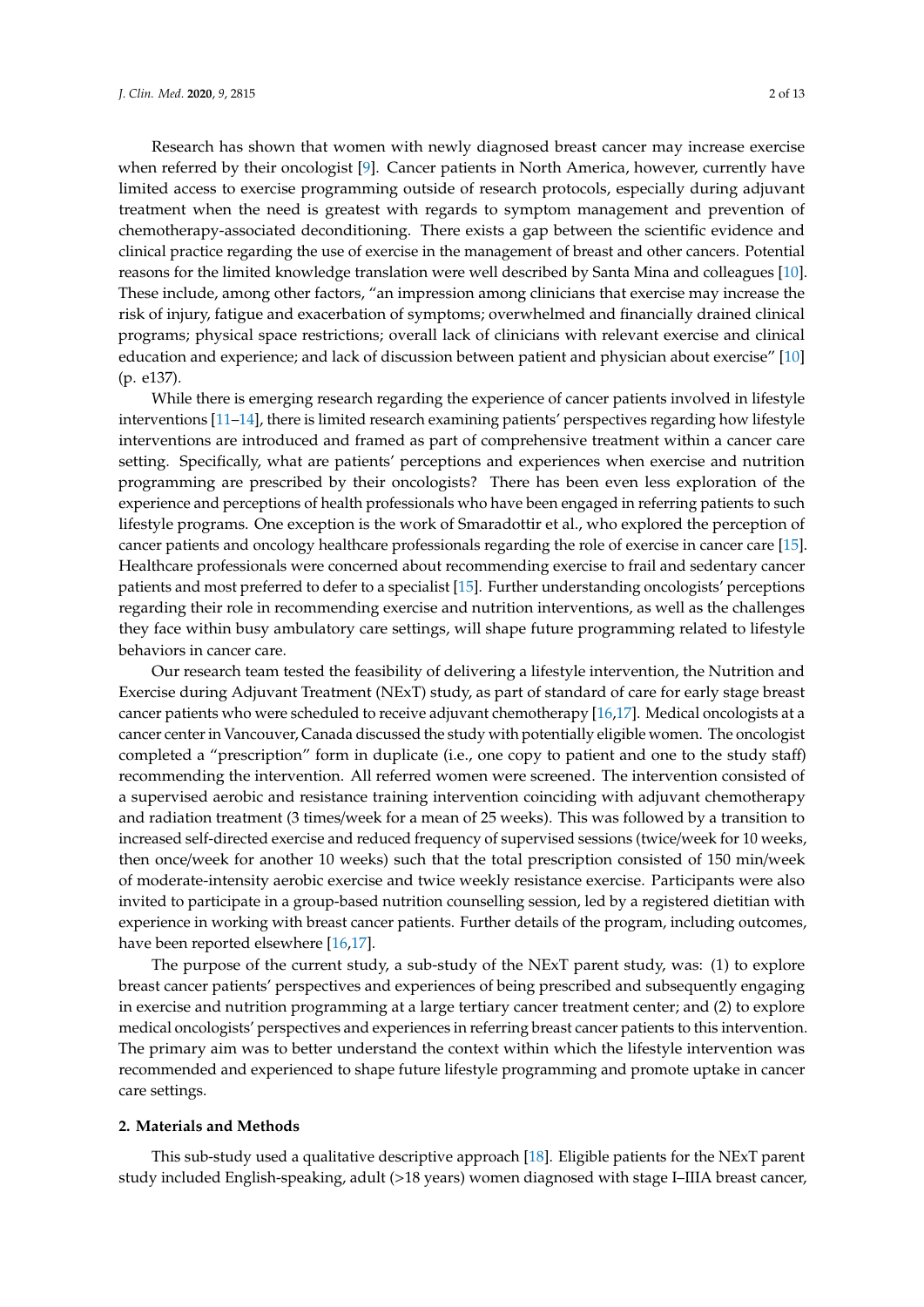who were receiving adjuvant chemotherapy, and had medical approval and a referral by their medical oncologist to participate in the lifestyle intervention. Potential participants were excluded if they had a BMI of  $\geq 40$  kg/m<sup>2</sup>, had mobility issues, or unstable cardiovascular disease or diabetes. To participate in the sub-study, women also had to have completed participation in the exercise component of the NExT parent study and were no longer receiving adjuvant chemotherapy. For further information about the NExT parent study, please see Kirkham et al.

Purposive sampling was used to invite patients and the medical oncologists who had participated in the parent study to join the sub-study. Diversity in age, socioeconomic status, geographical dwelling (rural/urban), and ethnicity was sought in the patient sample. All eight oncologists who had participated in the NExT parent study and had provided care to the participants were invited to take part in the sub-study.

Forty-three women who participated in the NExT study and eight oncologists were emailed letters of invitation. Interested women and oncologists were asked to contact the research team to arrange a time to complete a brief telephone or in-person interview. The NExT study and sub-study were approved by the University of British Columbia's Clinical and Behavioural Research Ethics Boards (H12-02504 and H14-02805) and all procedures performed were in accordance with the 1964 Helsinki Declaration and its later amendments. All participants provided written informed consent. We confirm all patient/personal identifiers have been removed or disguised so the patient/person(s) described are not identifiable and cannot be identified through the details of the story.

#### *2.1. Data Collection*

One-on-one, semi-structured interviews were conducted with women and oncologists. The breast cancer patients' interviews focused on their perceptions and experiences of having an oncologist prescribe a lifestyle intervention, their perception of the facilitators and challenges related to uptake and engagement in the intervention, and their recommendations regarding the role of oncologists and other health professionals in promoting lifestyle change. Oncologists' interviews focused on how they perceived exercise and nutrition as part of conventional breast cancer treatment, their approach to introducing the NExT study to potential subjects, how they determined study eligibility, and their perceptions of the facilitators and challenges experienced by patients regarding study participation. Interviews were digitally recorded and transcribed verbatim, without identifying information. The interviews, which took 30–60 min to complete, were conducted by one team member (EW), who is experienced in qualitative research and a registered nurse. Brief questionnaires assessing patient's demographics were completed, with treatment and diagnosis characteristics extracted from medical records.

#### *2.2. Data Analysis*

The interview data were analyzed beginning with line-by-line coding, with keywords, phrases, and concepts identified. Using a thematic analysis approach, this coding was then consolidated into a formal coding scheme following consultation with the research team. The coding scheme was piloted on two interviews (one patient and one oncologist) by two investigators (TT and LB) and any discrepancies or overlap in coding was discussed, with revisions made to the coding scheme. The interviews were then coded by hand using the revised coding scheme. Using this "codebook" approach to thematic analysis [\[19\]](#page-10-13), data which did not fit the coding scheme resulted in a new code beginning developed. Data were extracted based on the coding and reviewed for major themes and concepts. With regards to rigor, an audit trail was kept of all coding decisions as well as team meetings discussing the developing themes and concepts. A preliminary summary of the study findings was sent to the research team to ensure the trustworthiness of the data. No member checking with participants was undertaken due to time and costs constraints.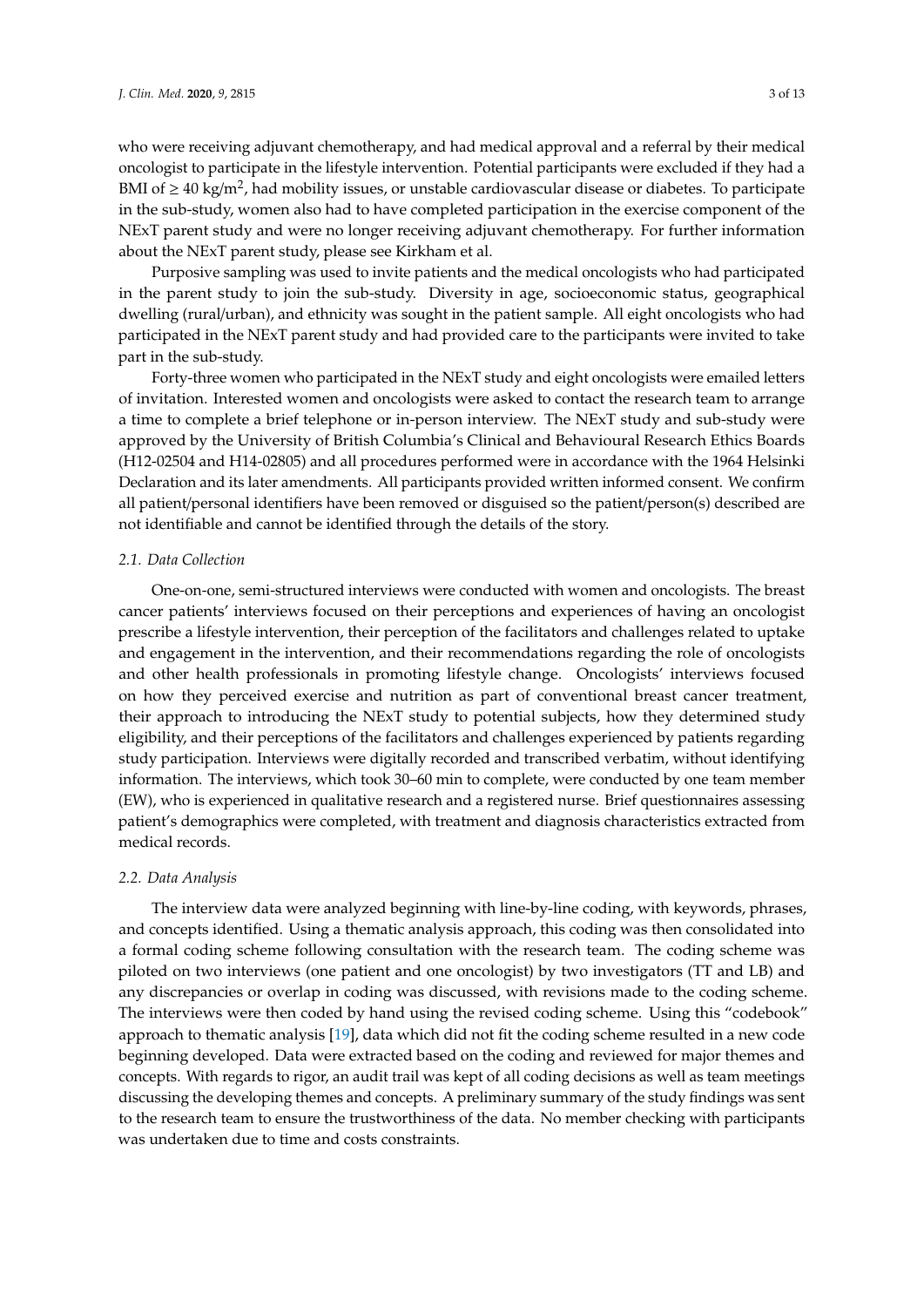# **3. Results**

#### *3.1. Sample Demographics*

Of the 43 women invited to participate in the study, 18 women initially expressed interest in taking part in the research; however, six women were not able to be interviewed due to being out of town or not confirming interview appointments. Those who did not respond to the study invitation (*n* = 25) did not provide a reason for the lack of response. Table [1](#page-3-0) describes the demographic and disease characteristics of the 12 women who ultimately participated in the study. The majority were middle-aged (mean of 53.8 years), married (83%), had some post-secondary education, and reported a personal income of ≥CA\$50,000 (84%). The majority had stage II breast cancer (67%). Table [2](#page-4-0) summarizes the demographic and training characteristics of the eight oncologists who took part in the study.

<span id="page-3-0"></span>**Table 1.** Breast cancer survivor demographic and disease characteristics  $(n = 12)$ .

| Characteristics              | $n\left(\%\right)$                    |  |
|------------------------------|---------------------------------------|--|
| Age (years)                  | Mean $51.9 \pm 14.2$ SD (Range 30-72) |  |
| Marital status               |                                       |  |
| Married/Common-law           | 10(83.0)                              |  |
| Single                       | 1(8.0)                                |  |
| Widowed                      | 1(8.0)                                |  |
| Education                    |                                       |  |
| Some university              | 3(25.0)                               |  |
| Bachelor's degree            | 3(25.0)                               |  |
| Above a bachelor's degree    | 6(50.0)                               |  |
| Personal income              |                                       |  |
| $<$ \$50,000                 | 2(16.0)                               |  |
| \$50,000-79,999              | 3(25.0)                               |  |
| \$80,000-125,000             | 5(42.0)                               |  |
| Prefer not to answer         | 1(8.0)                                |  |
| Missing                      | 1(8.0)                                |  |
| Ethnicity                    |                                       |  |
| Caucasian                    | 8(67.0)                               |  |
| Asian                        | 3(25.0)                               |  |
| African Canadian             | 1(8.0)                                |  |
| Pre-diagnosis work status    |                                       |  |
| Full time                    | 6(50.0)                               |  |
| Self-employed                | 3(25.0)                               |  |
| Retired                      | 2(17.0)                               |  |
| Full time student            | 1(8.0)                                |  |
| Work status during treatment |                                       |  |
| Working                      | 2(17.0)                               |  |
| Working part-time/casual     | 2(17.0)                               |  |
| Not working                  | 8(67.0)                               |  |
| Menopausal status            |                                       |  |
| Premenopausal                | 4(33.0)                               |  |
| Postmenopausal               | 7(58.0)                               |  |
| Perimenopausal               | 1(8.0)                                |  |
| Cancer diagnosis             |                                       |  |
| Stage I                      | 4 (33.0)                              |  |
| Stage II                     | 8(67.0)                               |  |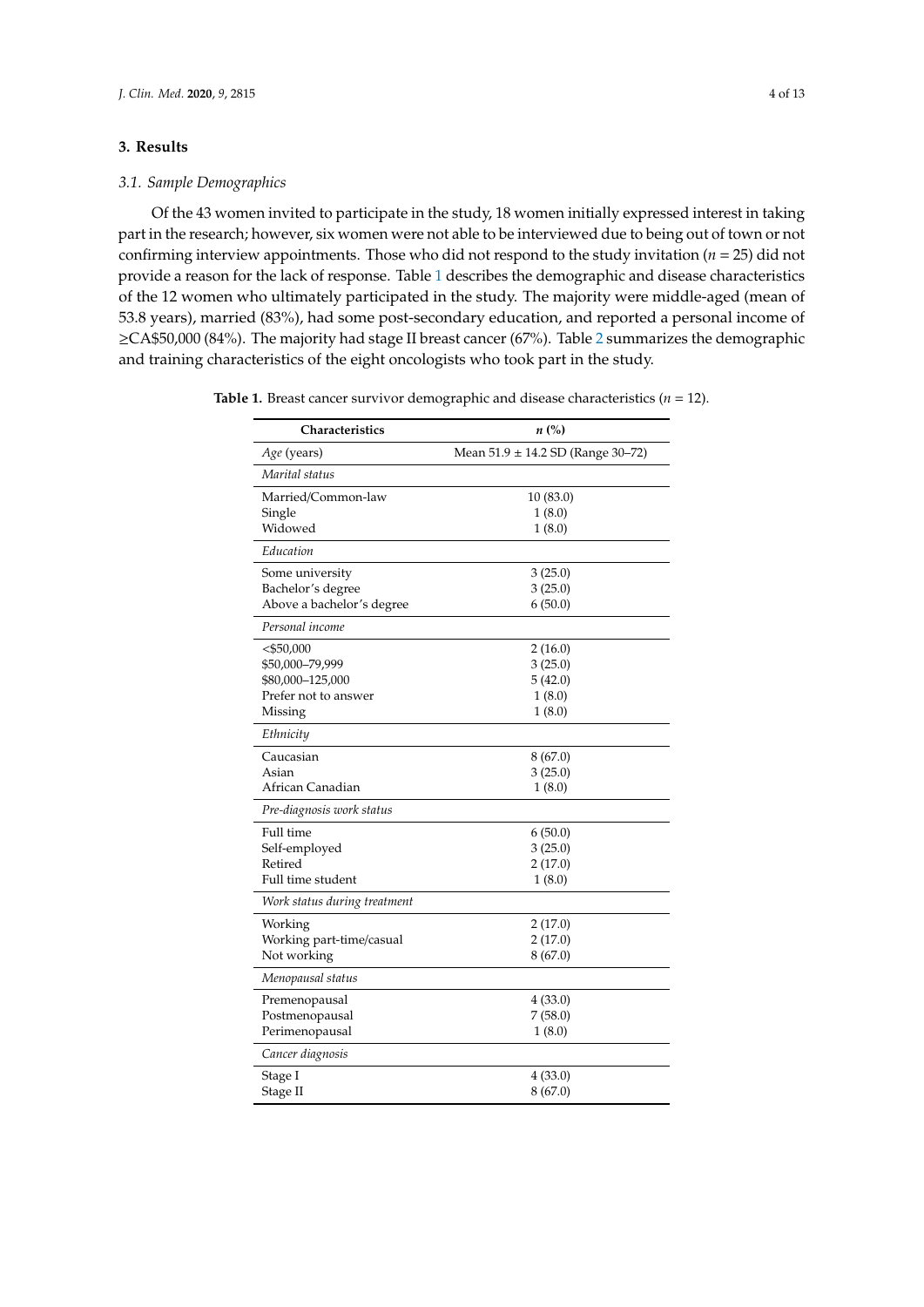| <b>Characteristics</b>           | $n\ (\%)$ |
|----------------------------------|-----------|
| Gender                           |           |
| Female                           | 6(75.0)   |
| Male                             | 2(25.0)   |
| Age                              |           |
| $30 - 39$                        | 2(25.0)   |
| $40 - 49$                        | 2(25.0)   |
| $50 - 59$                        | 3(37.5)   |
| Missing                          | 1(12.5)   |
| Training                         |           |
| Medical oncologist               | 7(87.5)   |
| General Practitioner in Oncology | 1(12.5)   |
| <b>Years of Practice</b>         |           |
| 5-9 years                        | 2(25.0)   |
| $10-14$ years                    | 2(25.0)   |
| $\geq$ 15 years                  | 4(50.0)   |

<span id="page-4-0"></span>**Table 2.** Demographic and training characteristics of oncologists (*n* = 8).

#### *3.2. Perceptions of the "Prescription"*

For most women, their oncologist's expertise and credibility significantly influenced their decision to participate. Tailored and positive statements by the oncologist regarding how the intervention would help women cope with their diagnosis and side effects persuaded several to join the study. However, the perceived value of a "prescription" was mixed. Most oncologists thought that having a physician prescribe a lifestyle intervention was more powerful than a simple suggestion and was taken "more seriously" by patients and their families. In contrast, survivors did not talk about the prescription as a strategy that promoted their uptake. Instead, the way in which oncologists introduced the intervention in a compassionate and respectful manner was perceived to greatly encourage participation. A trusting relationship with one's oncologist was also perceived as being essential prior to participating in the intervention:

I would respond to somebody that I had a relationship with and who I knew. I would say there has to be a trust relationship before it can be introduced. And then it's less important—if there's already a relationship—it's less important how it's introduced, and more important that you trust the person.

Perspectives on which healthcare professional should introduce the lifestyle intervention were mixed. Some women felt that an oncologists' recommendation reinforced the safety and efficacy of the intervention. Several patients and oncologists, however, suggested nurses be "front and center" in providing lifestyle recommendations. An overarching sentiment expressed by both women and oncologists was the need for all healthcare professionals to become more knowledgeable about nutrition and exercise, and to consistently address lifestyle as a core part of cancer treatment and care. As one oncologist shared: "I feel very strongly that exercise should be a part of our patients' recovery protocol."

#### *3.3. Benefits of the Lifestyle Intervention*

#### 3.3.1. Reframing Disease as Health

My mother is a breast cancer survivor, and she stayed on the couch. I was a breast cancer survivor, and I hauled myself to the gym. I went hiking during my cancer treatment. I actually embraced life and lived during my treatment.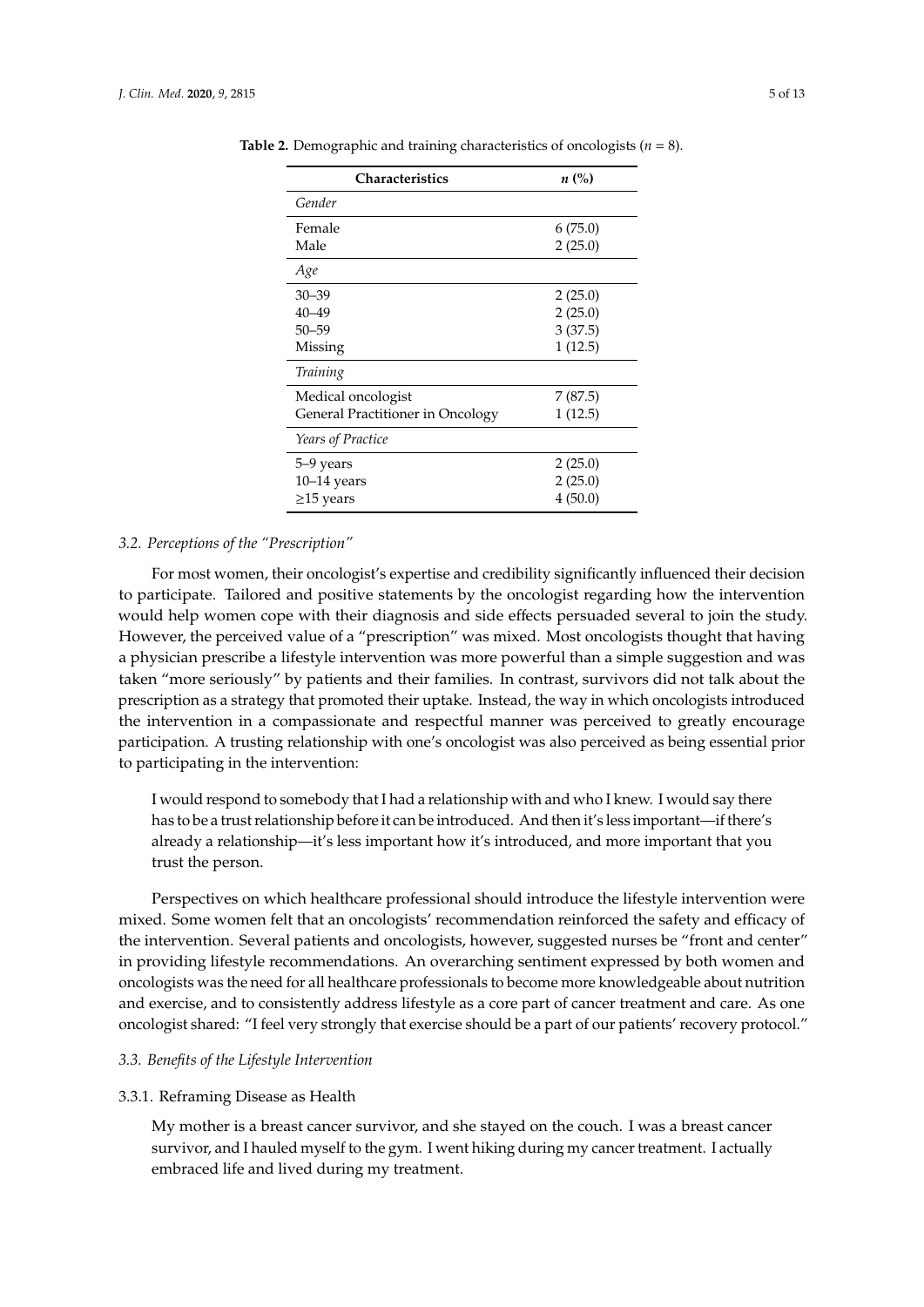than focusing on what they could not do because of cancer, the women were empowered to focus on what they could do. For others, their ability to push through "bad days" promoted feelings of control over their health:

What's taken away from you is your health through the actual treatment. I had some control over that, I could exercise through it. You know . . . not feeling great at all, but not just getting through the day, but actually exercising is psychologically strong!

The intervention also helped some women shift their self-image and move beyond their illness: "I think that in any other situation, you feel like a patient. But there [in the gym] I almost felt like an athlete. It wasn't about being sick. It was about improving your fitness level."

Several oncologists also spoke of how discussing the lifestyle intervention allowed them to reframe the conversation from being negatively focused on disease and treatment to instead encouraging women to regain their health and well-being. This shift had the welcome outcome, for some oncologists, of improving their rapport with women by giving them a chance to offer a therapy that was overwhelmingly beneficial and associated with minimal risks.

It was easy to offer and recruit—when patients are feeling very overwhelmed and losing control because of cancer, then having something that they can do proactively—that in itself is therapeutic.

#### 3.3.2. Coping with the Physical Consequences of Cancer and Beyond

Many of the oncologists spoke of the "compelling evidence" that lifestyle interventions support individuals on adjuvant cancer treatment by decreasing side effects and improving overall fitness. Women, despite feeling unwell, described how the intervention increased their physical activity, helped them lose weight, managed their side effects, and allowed them to "take better care of my body". The women reported that they hoped the intervention would create a habit that they could maintain into survivorship.

Women and oncologists remarked on the supportive nature of the intervention in promoting adherence to exercise. Of note, attendance averaged 60% (SD 26%), 52% (SD 33%), and 50% (SD 38%) for thrice, twice, and once weekly sessions, respectively, throughout the study.

#### 3.3.3. Managing Distress

Women perceived the psychological benefits of the lifestyle intervention to outweigh the physical benefits, with the intervention playing a crucial role in managing their distress and the "terrible thoughts and worries" that accompanied a cancer diagnosis. As one woman described, "the gym was an incredible tonic . . . and it immediately improved my mood. At the end of every session I would feel better than when I arrived." Other women described the lifestyle intervention as "cheaper than therapy", offering ongoing psychosocial support.

The doctor's going to only do so much, and they deal with the medication and the surgery and the following you. Obviously, you need that to survive. But if you're going to start building up some strength again and energy and confidence and then the emotional support that I got from being at the gym, where are you going to get that? Clearly the body, I think, recovers better when it's being looked after in every way.

For some women, the intervention offered a sense of control and motivation to "get out of the house" and a way to "order my days", especially for those not working because of their illness.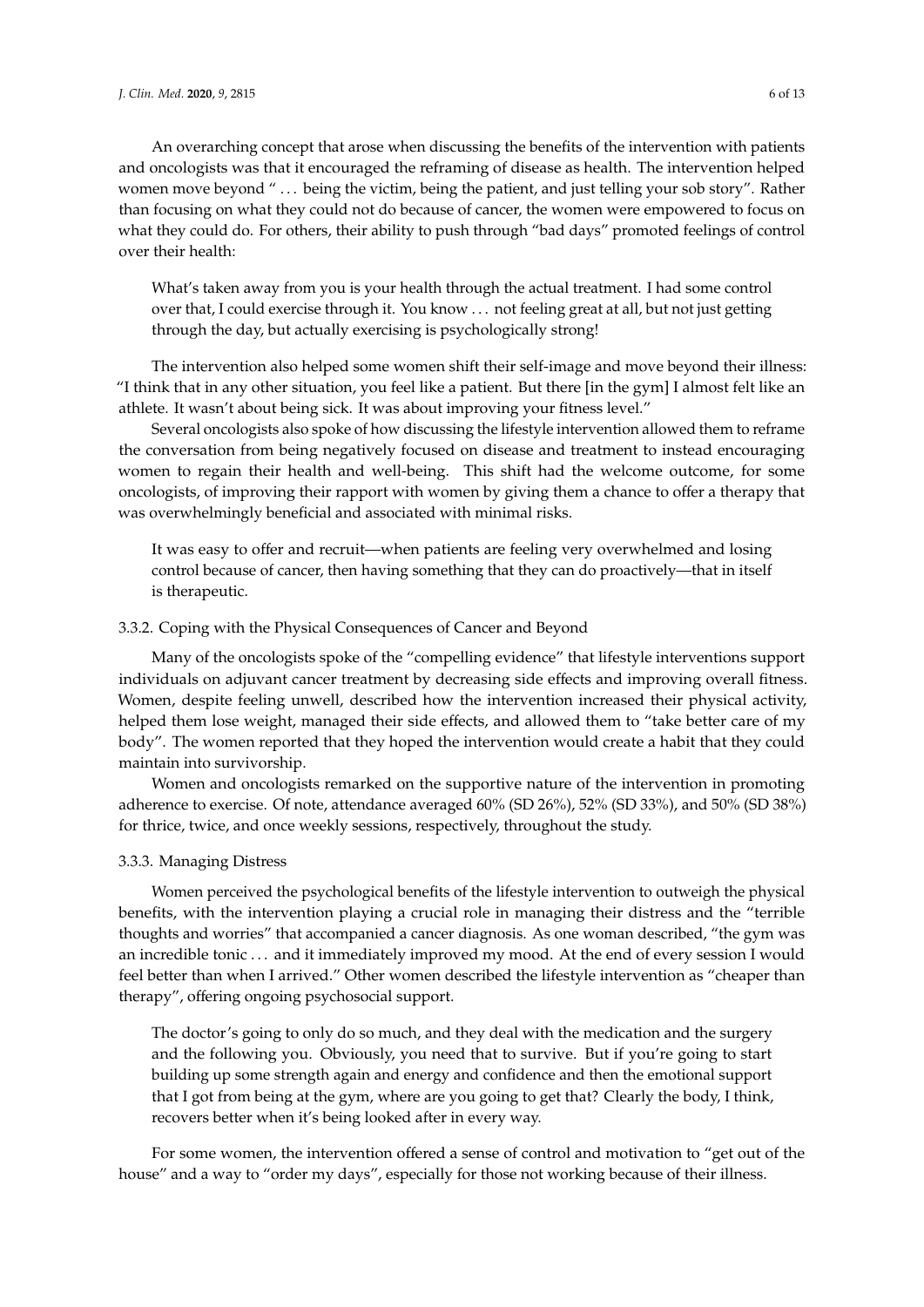#### 3.3.4. Gaining Social Support

The group-based intervention and exclusivity of the gym created a "healthy sense of community" and safe environment for women to share their concerns and gain information about cancer, exercise, and nutrition. For many, the supportive network maintained its bonds even after formal participation in the intervention ended:

One person, she said, 'We go to tea on this day. Do you want to join us?' and we developed a posse. We also started a book club, we try to hike once a month, we try to get together once a while for a dinner. And if one person has a question . . . she emailed her posse and you would not believe the fan-out of response from other people with the same situation.

Several women reflected on the unique support offered by other participants and how it differed from that provided by their social network. The intervention provided them with a safe place to work through the challenges that come with cancer and treatment without burdening their family.

I didn't give too much information to my kids or family . . . just the basics because I didn't want him to stress out because he's stressed already, worrying about me. So, a lot of it was with the ladies at the gym. They really provided a lot of support because we could laugh about it, and they would know what we're going through. You need people who will listen and understand what you're going through. And then you deal with it and move forward.

An additional benefit of the intervention was that social expectations were created among the women that they would show up for scheduled sessions, despite feeling unwell. The supportive and motivational culture of the NExT study was also noted by the oncologists: "There was this camaraderie element that developed among participants because they were all in the same boat at the same time, probably also helped motivation."

#### 3.3.5. Perceived Challenges of the Lifestyle Intervention

Several women experienced substantial difficulty in regularly attending the program. Beyond treatment side effects, several patients reported that life responsibilities, such as childcare and employment, were important barriers. The restricted gym hours (i.e., 9 a.m. to 3 p.m.) contributed to challenges with attendance, especially upon treatment completion when patients resumed regular activities. The location of the gym near the province's largest cancer treatment center was problematic for some women who lived at a distance and prevented some from participating due to the travel required.

Despite many patients praising the supportive aspects of the intervention, a few were disappointed with how it was tailored. For example, one younger woman did not feel that her unique needs were acknowledged with the exercise prescription, which she perceived to be designed for older women and unable to account for prior exercise experience. The program was structured to begin with moderate-intensity exercise concurrent with starting chemotherapy, and, despite being provided with an advanced exercise prescription for more experienced participants [\[20\]](#page-11-0), she felt dissuaded from performing high-intensity exercise.

Although most patients found the social aspect of the lifestyle intervention to be supportive and affirming, at least one woman reflected that there might be individuals for whom this aspect of the program may be problematic:

It can be a bit challenging for some people. A lot of people talking about cancer and chemo, it can get a bit depressing. Some people like to talk about it, others don't really like to talk about it. So, there is also that emotional, psychological aspect of it that you want to be careful with, because it really depends on who they are and how they are living with their situation.

Oncologists perceived few problems associated with the intervention. One physician, however, did caution that, while prescribing the intervention may be motivating for many patients, it may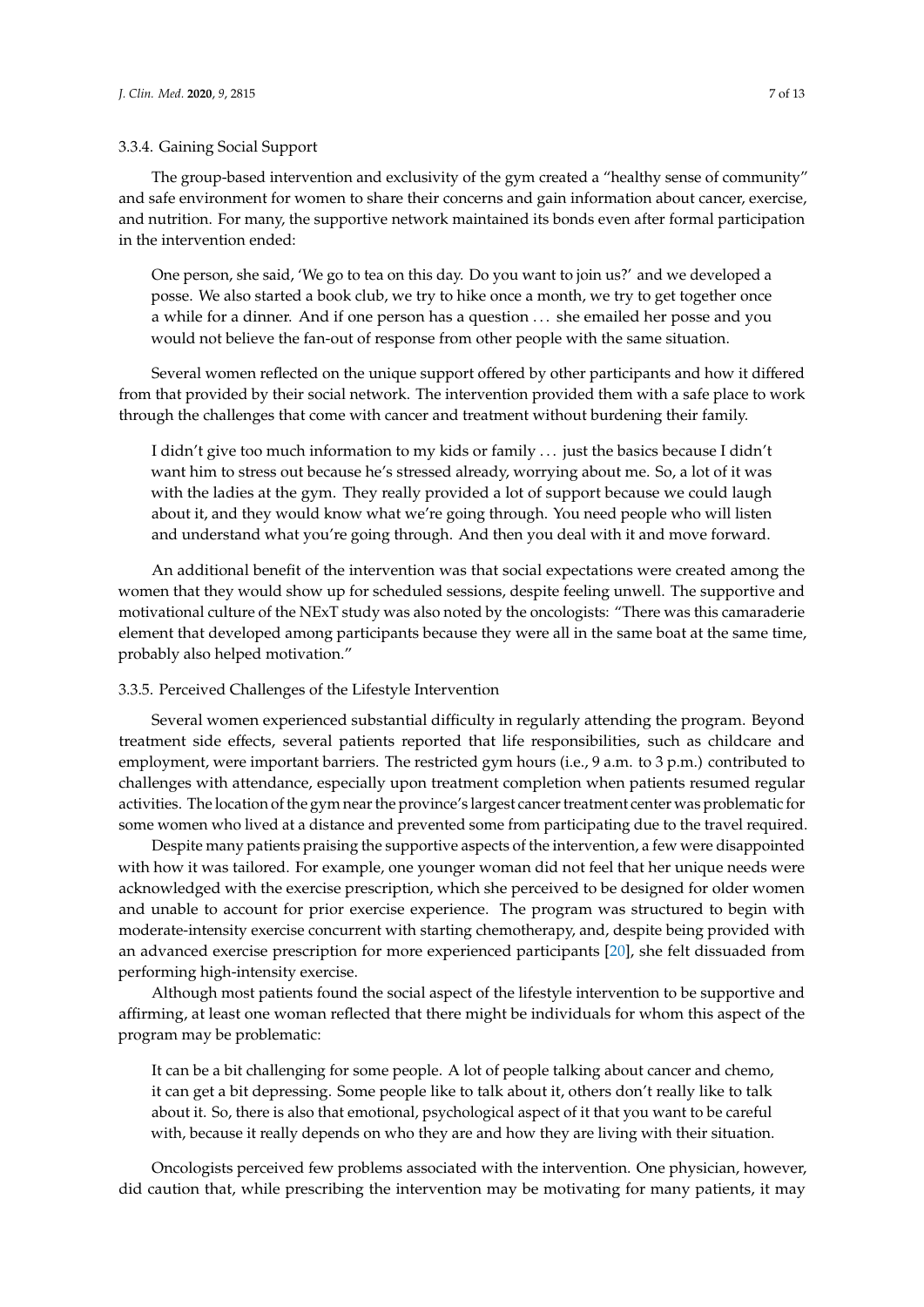cause guilt in those not following through with the recommendation. Some oncologists also expressed concerns that older individuals who lacked a basic level of fitness or had pre-existing physical disabilities (e.g., joint replacement surgery) may require a modified exercise prescription to engage in the intervention. As one oncologist shared: " ... there is a population of older woman who cannot exercise quite as intensely, maybe because they have joint issues or just that many more accumulated years of lack of fitness."

## *3.4. Participant Recommendations*

Oncologists and most patients believed the intervention should be offered as a standard part of breast cancer care, and as early as possible within the cancer trajectory, before the onset of treatment side effects could limit individuals' enthusiasm and/or perceived capacity to participate. The women and oncologists recommended a number of modifications to the content and structure of the lifestyle intervention program (see Table [3\)](#page-7-0).

<span id="page-7-0"></span>

| <b>Program Characteristics</b> |    | <b>Recommended Modifications</b>                                                                                                                                                                                                       |  |
|--------------------------------|----|----------------------------------------------------------------------------------------------------------------------------------------------------------------------------------------------------------------------------------------|--|
| Awareness                      | 1. | Introduce lifestyle program before adjuvant cancer treatment and offer throughout<br>cancer trajectory */+                                                                                                                             |  |
|                                | 2. | Include lifestyle program brochure in new patient package *                                                                                                                                                                            |  |
|                                | 3. | Expand lifestyle "prescription" to other healthcare professionals to<br>encourage participation *                                                                                                                                      |  |
|                                | 4. | Dissemination of vignettes from program participants to new patients <sup>+</sup>                                                                                                                                                      |  |
|                                | 5. | Brief education session for patients and family members on role of exercise and diet<br>during cancer treatment */+                                                                                                                    |  |
|                                | 6. | Posters in clinical areas encouraging patients to ask health care professionals about<br>lifestyle behaviors */+                                                                                                                       |  |
|                                | 7. | Include information about diet and exercise into consults about treatment protocols and<br>management of side effects */+                                                                                                              |  |
|                                | 8. | Peer mentors (i.e., former program participants) <sup>+</sup>                                                                                                                                                                          |  |
| Structure                      | 1. | Integration of exercise and diet coaching (i.e., dietitians at the gym) <sup>+</sup>                                                                                                                                                   |  |
|                                | 2. | Assessment of emotional wellbeing throughout program, with referrals to psychosocial<br>support, as necessary +                                                                                                                        |  |
|                                | 3. | Offer lifestyle program in other regional centers and communities as a standard part of<br>breast cancer care */+                                                                                                                      |  |
|                                | 4. | Develop long-term lifestyle networks in community to provide long-term support to<br>survivors $*$ <sup>+</sup>                                                                                                                        |  |
|                                | 5. | Develop alternatives to address accessibility issues for patients related to location and<br>hours of operation (i.e., community-based programs) */*                                                                                   |  |
|                                | 6. | Offer program to other cancer types, but maintain disease-specific groups to promote<br>peer support and social support <sup>+</sup>                                                                                                   |  |
|                                | 7. | Consider developing age-related cohorts to allow patients at similar life stages<br>to connect */+                                                                                                                                     |  |
|                                | 8. | Ensure environment minimizes risk (e.g., infection) and promotes physical (e.g.,<br>supervision by exercise professionals knowledgeable about cancer) and psychological<br>(e.g., remove wigs without feeling self-conscious) safety + |  |
| Content                        | 1. | Supplementary print material on exercise and diet with links to credible information<br>resources <sup>*,*</sup>                                                                                                                       |  |
|                                | 2. | Tailor lifestyle program to women's individual diet and exercise history prior to cancer<br>diagnosis *,*                                                                                                                              |  |
|                                | 3. | Maintain positive and encouraging approach of trainers +                                                                                                                                                                               |  |
|                                | 4. | Tailor lifestyle program to needs of older women living with possible physical<br>limitations (e.g., joint replacements) *                                                                                                             |  |
|                                | 5. | Offer program in languages other than English (i.e., printed material and multi-lingual<br>trainers and volunteers *                                                                                                                   |  |

<sup>+</sup> Recommended by women with breast cancer. \* Recommended by oncologists.

## **4. Discussion**

The study findings offer important insights into the facilitators and challenges of prescribing a lifestyle intervention for women with breast cancer undergoing adjuvant chemotherapy. While medical oncologists perceived a prescription as a significant motivating factor for breast cancer patients,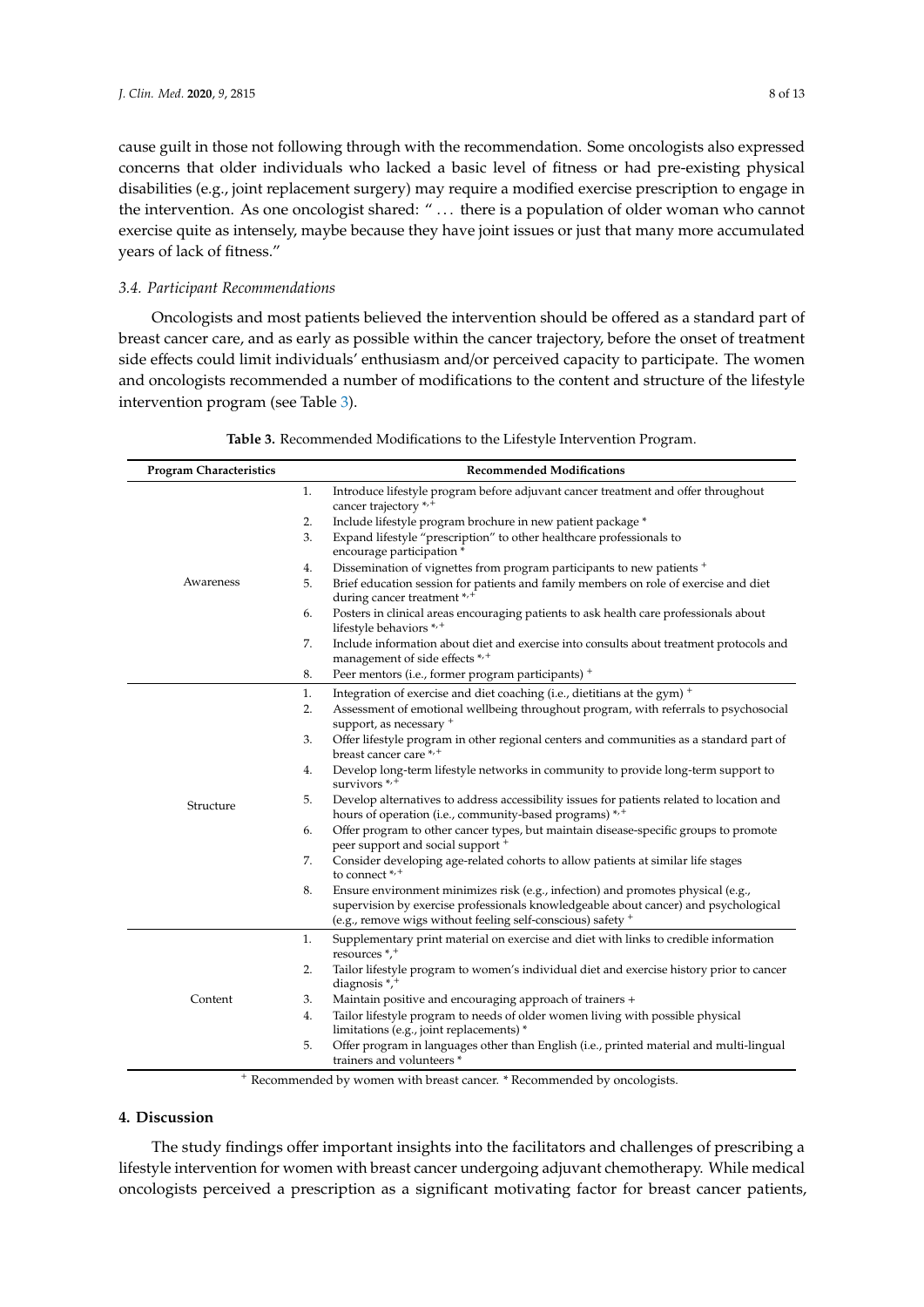the women described being motivated by the potential benefits of attending a breast cancer-specific lifestyle intervention, and their desire to improve their well-being following diagnosis. Which specific healthcare professional provided the prescription appeared to be less important to patients, other than it being a clinician with whom they had a trusting relationship. These findings were similar to Park et al., who found that an exercise recommendation solely from an oncologist was insufficient in motivating general exercise uptake in a breast and colorectal cancer population [\[21\]](#page-11-1). Recommendations that were accompanied with an exercise motivation package (i.e., exercise DVDs, pedometer, diary, and education), however, were significantly more likely to result in increased exercise frequency and intensity [\[21\]](#page-11-1). In contrast, Befort et al. found oncologist referrals to a lifestyle intervention for rural breast cancer survivors resulted in the highest enrolment rate [\[22\]](#page-11-2). Taken together, these findings suggest that with the proper support, a cancer diagnosis may be a teachable moment for breast cancer patients to engage in risk-reducing health behaviors that hold the potential to improve morbidity and mortality [\[23\]](#page-11-3).

The benefits gained by patients went well beyond symptom management and improved physical fitness during adjuvant treatment. The program offered a trusted community where women's psychosocial and physical needs could be addressed in a supportive manner. There has been increasing attention on the potential efficacy of non-traditional support groups, such as dragon boat teams [\[24\]](#page-11-4) and men's sheds [\[25\]](#page-11-5), in addressing complex physical and psychosocial needs in a range of patient groups. The success of such groups in promoting healthy lifestyle behavior is, in part, a consequence of the sense of community, camaraderie, and purpose that develops among members.

The challenges reported by patients and oncologists focused mainly on contextualizing the lifestyle intervention to the unique needs of individuals (e.g., age, fitness goals, work, and family commitments). The lifestyle program used evidence-based guidelines to tailor the intervention to participants' needs; however, social determinants of health or other factors that may have impacted individuals' uptake of the intervention [\[26](#page-11-6)[,27\]](#page-11-7) were not addressed. Buffart et al. [\[28\]](#page-11-8), in their summary of the current knowledge gaps in physical activity for cancer survivors, described the importance of moving beyond a one-size-fits all approach and tailoring exercise guidelines for individual characteristics, contexts, and capabilities for optimal uptake.

The findings have key practice implications. Oncologists and nurses can play a pivotal role in highlighting the importance and safety of lifestyle interventions during breast cancer treatment, and in motivating participation through tailored recommendations, and referrals to other health professionals, such as registered dietitians, physiotherapists, and registered kinesiologists, or to established community programming. Engaging primary care providers, such as family physicians and nurse practitioners, and ensuring nutrition and exercise are included in survivorship care plans will promote long-term support for cancer patients' and survivors' lifestyle modification maintenance. Continuing education, however, will be required to inform health professionals about the benefits of lifestyle interventions following a cancer diagnosis and to dispel myths regarding the ability of patients to engage in lifestyle modification while undergoing adjuvant cancer therapy. Recent Canadian and American surveys demonstrate that oncology nurses see the value of lifestyle interventions, and perceive patients to be receptive, but lack the necessary knowledge and counseling skills [\[29,](#page-11-9)[30\]](#page-11-10).

Acknowledging the time and fiscal constraints in ambulatory cancer care settings, a streamlined process is required to support oncologists, nurses and other health professionals in prescribing and referring patients to lifestyle interventions. Utilizing peer mentors and volunteers in recruiting patients and supporting adherence may facilitate uptake of the lifestyle program with minimal impact on healthcare staff and resources. Accessibility may be enhanced through e-health technologies. Recent demonstrated efficacy of online mindfulness meditation programs [\[31\]](#page-11-11) and support groups [\[32\]](#page-11-12) reinforce e-technology use in promoting well-being among cancer patients. In addition, embedding the lifestyle intervention within regional oncology programs as well as local community centers with more flexible hours and locations may improve adherence, especially among younger patients with work and family responsibilities.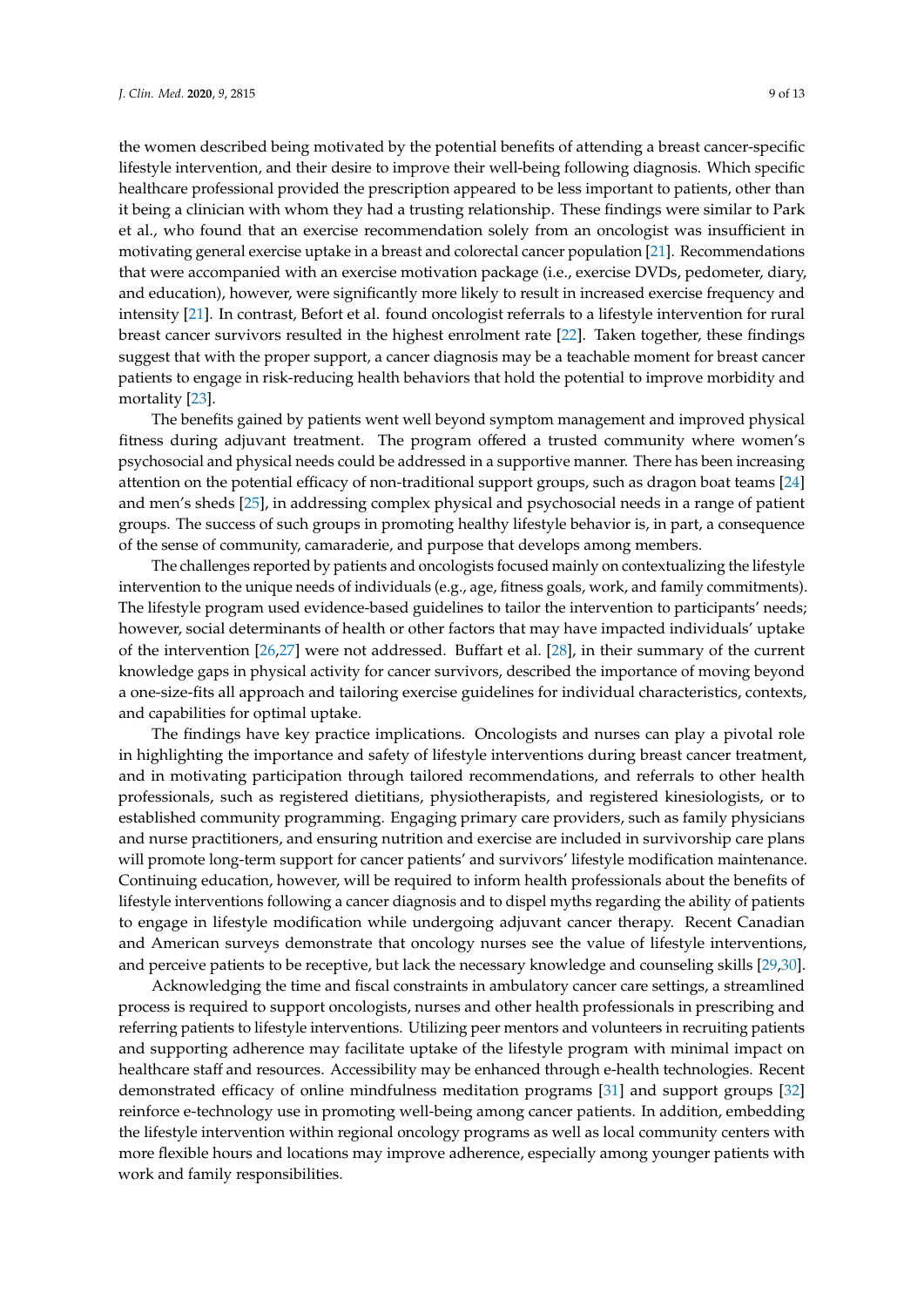The study findings are not transferable to all lifestyle interventions situated in cancer care settings given the urban setting, small sample size, the use of an exercise and nutrition programming "prescription", and the focus on breast cancer. In addition, the sample was primarily comprised of white or Asian, well-educated, and affluent women. The perspectives of those who did not participate were not captured, which may offer unique insights into the challenges of prescribing nutrition and exercise to newly diagnosed cancer patients.

## **5. Conclusions**

Our findings support the need for exercise and nutrition to be embedded in standard cancer care and acknowledged early, and throughout, the breast cancer trajectory to address not only important physical and psychosocial needs experienced by patients undergoing adjuvant cancer treatment [\[33–](#page-11-13)[35\]](#page-11-14), but also potentially improve all-cause mortality and reduce risk of recurrence [\[36\]](#page-11-15). Including rehabilitative programs as a standard part of care may further reduce the economic burden experienced by women with breast cancer experiencing long-term adverse effects [\[37\]](#page-11-16). Despite these important outcomes, implementing sustainable lifestyle programs in the clinical setting remains a challenge in cancer care. While high-quality exercise guidelines are available, other barriers must be addressed, such as space restrictions in cancer centers and out-of-pocket costs and travel time for patients [\[10,](#page-10-6)[38\]](#page-11-17).

Although lifestyle prescriptions may be an efficient and familiar way for healthcare professionals to promote exercise and nutrition in cancer care settings, it is not as powerful a motivator as the content itself and the perceived physical, emotional, and social benefits. Lifestyle interventions have the potential to improve health outcomes, as well as provide women with a unique peer community for support and empowerment, and an opportunity to reframe their illness in a positive manner.

The study findings clearly indicate that cancer patients require support during but also after completion of treatment to adopt healthy lifestyle habits. Maintenance programs that transition patients into community settings and provide them with on-going information and follow-up about nutrition and exercise will reinforce the knowledge and skills gained during an initial lifestyle program that takes place during treatment in a clinical setting. Further, such maintenance programs have been found to support continued problem solving, empower patients to become more self-directed, and actively bolster self-accountability and motivation [\[39\]](#page-12-0). Linking to existing community programs (i.e., cardiac rehabilitation) may provide a setting in which cancer patients and survivors can network and support one another [\[40\]](#page-12-1).

**Author Contributions:** The data analysis was led by L.G.B. and T.L.O.T., with assistance from E.W., and the results reviewed by all authors. The NExT parent study was led by K.L.C. and C.V.P., with assistance from A.A.K. All authors have read and agreed to the published version of the manuscript.

**Funding:** This work was supported by the British Columbia Cancer Foundation, Vancouver, BC, Canada.

**Acknowledgments:** Amy Kirkham was supported by a Canadian Institute of Health Research Canada Graduate Scholarship Doctoral Award and the University of British Columbia 4-Year Fellowship. Tracy Truant was supported by a Canadian Institute of Health Research Canada Graduate Scholarship Doctoral Award, Izaak Walton Killam Memorial Doctoral Fellowship, Canadian Institute of Health Research Psychosocial Oncology Research Training (PORT) Fellowship, and the University of British Columbia 4-Year Fellowship.

**Conflicts of Interest:** Lynda Balneaves declares that she has no conflict of interest. Tracy Truant declares she has no conflict of interest. Cheri Van Patten declares she has no conflict of interest. Amy Kirkham declares that she has no conflict of interest. Erin Waters declares she has no conflict of interest. Kristin Campbell declares she has no conflict of interest.

#### **References**

<span id="page-9-0"></span>1. Patel, A.V. American College of Sports Medicine Roundtable Report on Physical Activity, Sedentary Behavior, and Cancer Prevention and Control. *Med. Sci. Sports Exerc.* **2019**, *51*, 2391–2402. [\[CrossRef\]](http://dx.doi.org/10.1249/MSS.0000000000002117) [\[PubMed\]](http://www.ncbi.nlm.nih.gov/pubmed/31626056)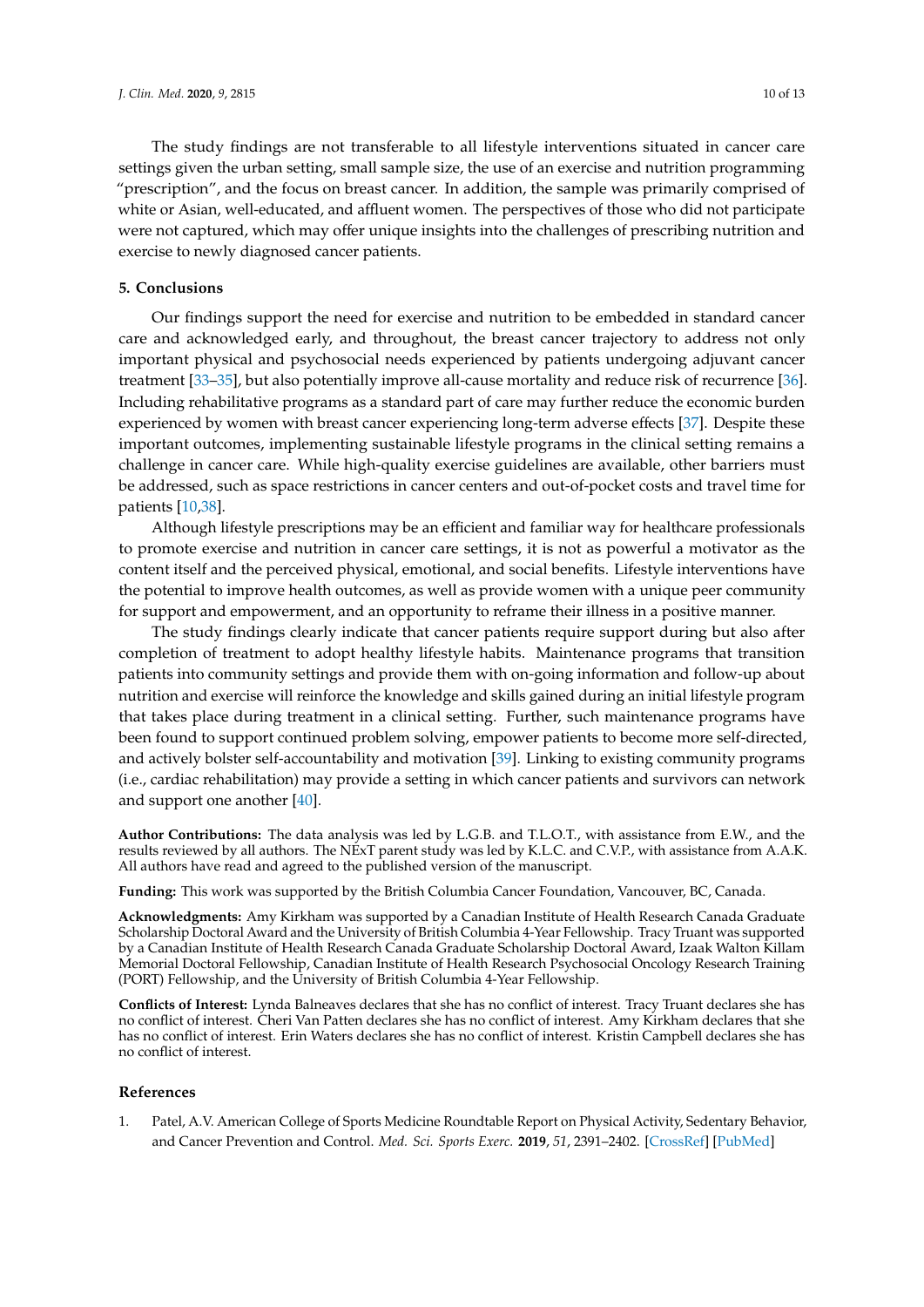- <span id="page-10-0"></span>2. Campbell, K.L.; Winters-Stone, K.M.; Wiskemann, J.; May, A.M.; Schwartz, A.L.; Courneya, K.S.; Zucker, D.S.; Matthews, C.E.; Ligibel, J.A.; Gerber, L.H.; et al. Exercise Guidelines for Cancer Survivors: Consensus Statement from International Multidisciplinary Roundtable. *Med. Sci. Sports Exerc.* **2019**, *51*, 2375–2390. [\[CrossRef\]](http://dx.doi.org/10.1249/MSS.0000000000002116) [\[PubMed\]](http://www.ncbi.nlm.nih.gov/pubmed/31626055)
- <span id="page-10-1"></span>3. Segal, R.; Zwaal, C.; Green, E.; Tomasone, J.R.; Loblaw, A.; Petrella, T. Exercise for People with Cancer Guideline Development, G. Exercise for people with cancer: A clinical practice guideline. *Curr. Oncol.* **2017**, *24*, 40–46. [\[CrossRef\]](http://dx.doi.org/10.3747/co.24.3376)
- <span id="page-10-2"></span>4. Schmitz, K.H.; Campbell, A.M.; Stuiver, M.M.; Pinto, B.M.; Schwartz, A.L.; Morris, G.S.; Ligibel, J.A.; Cheville, A.; Galvao, D.A.; Alfano, C.M.; et al. Exercise is medicine in oncology: Engaging clinicians to help patients move through cancer. *CA Cancer J. Clin.* **2019**, *69*, 468–484. [\[CrossRef\]](http://dx.doi.org/10.3322/caac.21579) [\[PubMed\]](http://www.ncbi.nlm.nih.gov/pubmed/31617590)
- <span id="page-10-3"></span>5. Ottenbacher, A.J.; Day, R.S.; Taylor, W.C.; Sharma, S.V.; Sloane, R.; Snyder, D.C.; Kraus, W.E.; Demark-Wahnefried, W. Exercise among breast and prostate cancer survivors–what are their barriers? *J. Cancer Surviv. Res. Pract.* **2011**, *5*, 413–419. [\[CrossRef\]](http://dx.doi.org/10.1007/s11764-011-0184-8) [\[PubMed\]](http://www.ncbi.nlm.nih.gov/pubmed/21598023)
- 6. Rogers, L.Q.; Matevey, C.; Hopkins-Price, P.; Shah, P.; Dunnington, G.; Courneya, K.S. Exploring social cognitive theory constructs for promoting exercise among breast cancer patients. *Cancer Nurs.* **2004**, *27*, 462–473. [\[CrossRef\]](http://dx.doi.org/10.1097/00002820-200411000-00006)
- 7. Sander, A.P.; Wilson, J.; Izzo, N.; Mountford, S.A.; Hayes, K.W. Factors That Affect Decisions About Physical Activity and Exercise in Survivors of Breast Cancer: A Qualitative Study. *Phys. Ther.* **2012**, *92*, 525–536. [\[CrossRef\]](http://dx.doi.org/10.2522/ptj.20110115)
- <span id="page-10-4"></span>8. Whitehead, S.; Lavelle, K. Older breast cancer survivors' views and preferences for physical activity. *Qual. Health Res.* **2009**, *19*, 894–906. [\[CrossRef\]](http://dx.doi.org/10.1177/1049732309337523)
- <span id="page-10-5"></span>9. Jones, L.W.; Courneya, K.S.; Fairey, A.S.; Mackey, J.R. Effects of an oncologist's recommendation to exercise on self-reported exercise behavior in newly diagnosed breast cancer survivors: A single-blind, randomized controlled trial. *Ann. Behav. Med.* **2004**, *28*, 105–113. [\[CrossRef\]](http://dx.doi.org/10.1207/s15324796abm2802_5)
- <span id="page-10-6"></span>10. Mina, D.S.; Alibhai, S.M.; Matthew, A.G.; Guglietti, C.L.; Steele, J.; Trachtenberg, J.; Ritvo, P.G. Exercise in clinical cancer care: A call to action and program development description. *Curr. Oncol.* **2012**, *19*, e136–e144. [\[CrossRef\]](http://dx.doi.org/10.3747/co.19.912)
- <span id="page-10-7"></span>11. Demark-Wahnefried, W.; Rogers, L.Q.; Alfano, C.M.; Thomson, C.A.; Courneya, K.S.; Meyerhardt, J.A.; Stout, N.L.; Kvale, E.; Ganzer, H.; Ligibel, J.A. Practical clinical interventions for diet, physical activity, and weight control in cancer survivors. *CA Cancer J. Clin.* **2015**, *65*, 167–189. [\[CrossRef\]](http://dx.doi.org/10.3322/caac.21265)
- 12. Balneaves, L.G.; Van Patten, C.; Truant, T.L.; Kelly, M.T.; Neil, S.E.; Campbell, K.L. Breast cancer survivors' perspectives on a weight loss and physical activity lifestyle intervention. *Support. Care Cancer* **2014**, *22*, 2057–2065. [\[CrossRef\]](http://dx.doi.org/10.1007/s00520-014-2185-4)
- 13. Midtgaard, J.; Hammer, N.M.; Andersen, C.; Larsen, A.; Bruun, D.M.; Jarden, M. Cancer survivors' experience of exercise-based cancer rehabilitation—A meta-synthesis of qualitative research. *Acta Oncol.* **2015**, *54*, 609–617. [\[CrossRef\]](http://dx.doi.org/10.3109/0284186X.2014.995777)
- <span id="page-10-8"></span>14. Livsey, L.; Lewis, K. Breast cancer survivors' perceptions of participating in a supervised exercise intervention: An exploratory review of the literature. *Women Health* **2018**, *58*, 1017–1036. [\[CrossRef\]](http://dx.doi.org/10.1080/03630242.2017.1372844)
- <span id="page-10-9"></span>15. Smaradottir, A.; Smith, A.L.; Borgert, A.J.; Oettel, K.R. Are We on the Same Page? Patient and Provider Perceptions About Exercise in Cancer Care: A Focus Group Study. *J. Natl. Compr. Cancer Netw.* **2017**, *15*, 588–594. [\[CrossRef\]](http://dx.doi.org/10.6004/jnccn.2017.0061)
- <span id="page-10-10"></span>16. Kirkham, A.A.; Bonsignore, A.; Bland, K.A.; McKenzie, D.C.; Gelmon, K.A.; Van Patten, C.L.; Campbell, K.L. Exercise Prescription and Adherence for Breast Cancer: One Size Does Not FITT All. *Med. Sci. Sports Exerc.* **2018**, *50*, 177–186. [\[CrossRef\]](http://dx.doi.org/10.1249/MSS.0000000000001446)
- <span id="page-10-11"></span>17. Kirkham, A.A.; van Patten, C.; Gelmon, K.A.; McKenzie, D.C.; Bonsignore, A.; Bland, K.A.; Campbell, K.L. Effectiveness of oncologist-referred exercise and healthy eating programming as a part of supportive adjuvant care for early breast cancer. *Oncologist* **2017**, *23*, 105–115. [\[CrossRef\]](http://dx.doi.org/10.1634/theoncologist.2017-0141)
- <span id="page-10-12"></span>18. Sandelowski, M. Whatever happened to qualitative description? *Res. Nurs. Health* **2000**, *23*, 334–340. [\[CrossRef\]](http://dx.doi.org/10.1002/1098-240X(200008)23:4<334::AID-NUR9>3.0.CO;2-G)
- <span id="page-10-13"></span>19. Braun, V.; Clarke, V. Reflecting on reflexive thematic analysis. *Qual. Res. Sport Exerc. Health* **2019**, *11*, 589–597. [\[CrossRef\]](http://dx.doi.org/10.1080/2159676X.2019.1628806)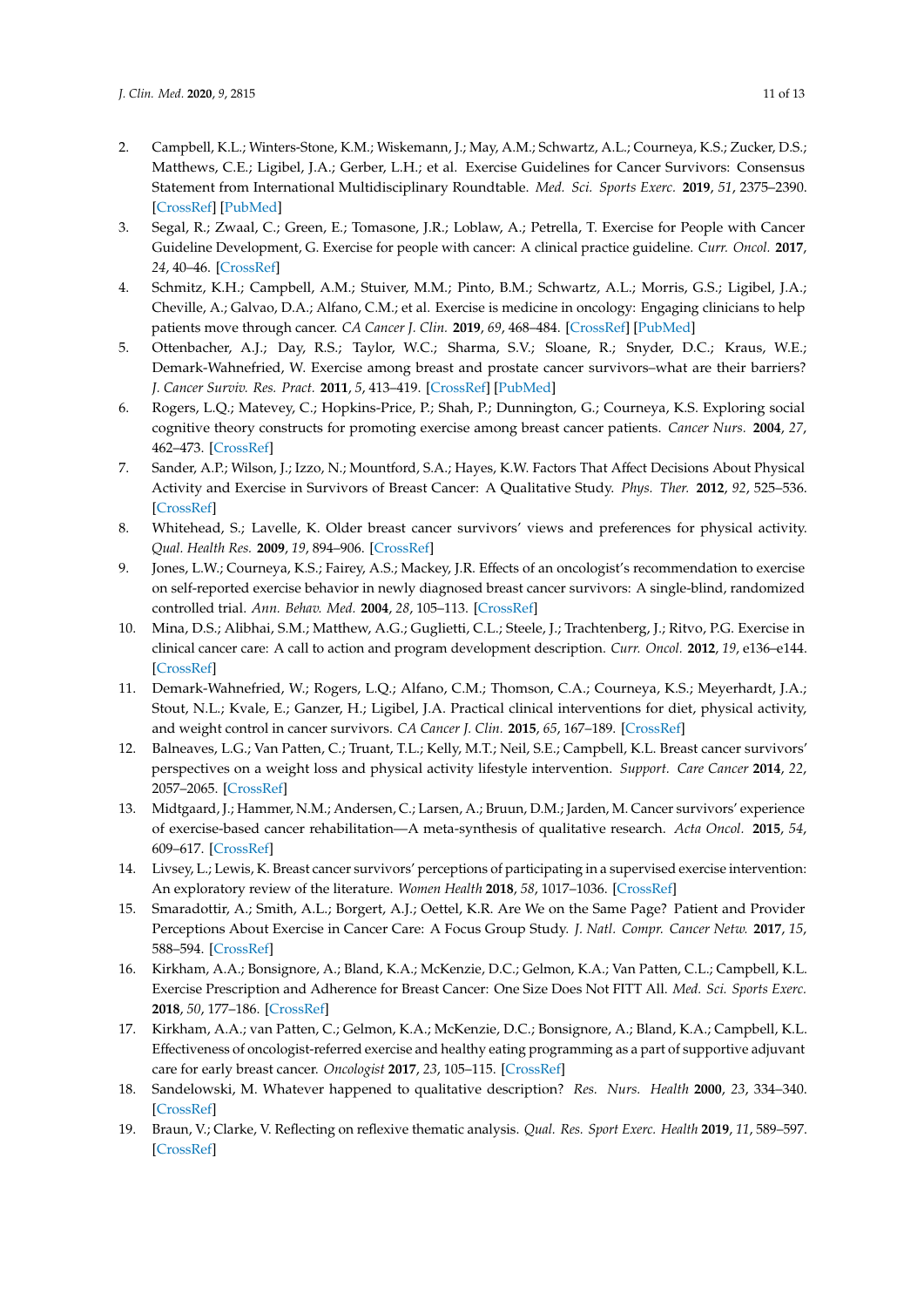- <span id="page-11-0"></span>20. Bland, K.A.; Kirkham, A.A.; Bovard, J.; Lloyd, M.; Shenkier, T.; Davis, M.K.; Zucker, D.; Claydon, V.E.; Gelmon, K.A.; McKenzie, D.C.; et al. "Chemotherapy-periodized" aerobic exercise for women with breast cancer: A novel exercise prescription to account for fluctuations in fatigue. *Appl. Physiol. Nutr. Metab.* **2017**, *42*, S61.
- <span id="page-11-1"></span>21. Park, J.H.; Lee, J.; Oh, M.; Park, H.; Chae, J.; Kim, D.I.; Lee, M.K.; Yoon, Y.J.; Lee, C.W.; Park, S.; et al. The effect of oncologists' exercise recommendations on the level of exercise and quality of life in survivors of breast and colorectal cancer: A randomized controlled trial. *Cancer* **2015**, *121*, 2740–2748. [\[CrossRef\]](http://dx.doi.org/10.1002/cncr.29400) [\[PubMed\]](http://www.ncbi.nlm.nih.gov/pubmed/25965782)
- <span id="page-11-2"></span>22. Befort, C.A.; Bennett, L.; Christifano, D.; Klemp, J.R.; Krebill, H. Effective recruitment of rural breast cancer survivors into a lifestyle intervention. *Psychooncology* **2015**, *24*, 487–490. [\[CrossRef\]](http://dx.doi.org/10.1002/pon.3614) [\[PubMed\]](http://www.ncbi.nlm.nih.gov/pubmed/24953687)
- <span id="page-11-3"></span>23. Ligibel, J.A.; Alfano, C.M.; Courneya, K.S.; Demark-Wahnefried, W.; Burger, R.A.; Chlebowski, R.T.; Fabian, C.J.; Gucalp, A.; Hershman, D.L.; Hudson, M.M.; et al. American Society of Clinical Oncology Position Statement on Obesity and Cancer. *J. Clin. Oncol.* **2014**, *32*, 3568–3574. [\[CrossRef\]](http://dx.doi.org/10.1200/JCO.2014.58.4680) [\[PubMed\]](http://www.ncbi.nlm.nih.gov/pubmed/25273035)
- <span id="page-11-4"></span>24. Ray, H.A.; Verhoef, M.J. Dragon boat racing and health-related quality of life of breast cancer survivors: A mixed methods evaluation. *BMC Complement. Altern. Med.* **2013**, *13*, 205. [\[CrossRef\]](http://dx.doi.org/10.1186/1472-6882-13-205) [\[PubMed\]](http://www.ncbi.nlm.nih.gov/pubmed/23915045)
- <span id="page-11-5"></span>25. Mackenzie, C.S.; Roger, K.; Robertson, S.; Oliffe, J.L.; Nurmi, M.A.; Urquhart, J. Counter and Complicit Masculine Discourse Among Men's Shed Members. *Am. J. Men Health* **2017**, *11*, 1224–1236. [\[CrossRef\]](http://dx.doi.org/10.1177/1557988316685618) [\[PubMed\]](http://www.ncbi.nlm.nih.gov/pubmed/28068851)
- <span id="page-11-6"></span>26. Alvaro, C.; Jackson, L.A.; Kirk, S.; McHugh, T.L.; Hughes, J.; Chircop, A.; Lyons, R.F. Moving Canadian governmental policies beyond a focus on individual lifestyle: Some insights from complexity and critical theories. *Health Promot. Int.* **2011**, *26*, 91–99. [\[CrossRef\]](http://dx.doi.org/10.1093/heapro/daq052) [\[PubMed\]](http://www.ncbi.nlm.nih.gov/pubmed/20709791)
- <span id="page-11-7"></span>27. Van der Weijden, T.; Legare, F.; Boivin, A.; Burgers, J.S.; van Veenendaal, H.; Stiggelbout, A.M.; Faber, M.; Elwyn, G. How to integrate individual patient values and preferences in clinical practice guidelines? A research protocol. *Implement. Sci.* **2010**, *5*, 10. [\[CrossRef\]](http://dx.doi.org/10.1186/1748-5908-5-10)
- <span id="page-11-8"></span>28. Buffart, L.M.; Galvao, D.A.; Brug, J.; Chinapaw, M.J.; Newton, R.U. Evidence-based physical activity guidelines for cancer survivors: Current guidelines, knowledge gaps and future research directions. *Cancer Treat. Rev.* **2014**, *40*, 327–340. [\[CrossRef\]](http://dx.doi.org/10.1016/j.ctrv.2013.06.007)
- <span id="page-11-9"></span>29. Karvinen, K.; Bruner, B.; Truant, T. The Teachable Moment After Cancer Diagnosis: Perceptions from Oncology Nurses. *Oncol. Nurs. Forum* **2015**, *42*, 602–609. [\[CrossRef\]](http://dx.doi.org/10.1188/15.ONF.602-609)
- <span id="page-11-10"></span>30. Karvinen, K.H.; Bruner, B.; Truant, T. Lifestyle Counseling Practices of Oncology Nurses in the United States and Canada. *Clin. J. Oncol. Nurs.* **2015**, *19*, 690–696. [\[CrossRef\]](http://dx.doi.org/10.1188/15.CJON.690-696)
- <span id="page-11-11"></span>31. Zernicke, K.A.; Campbell, T.S.; Speca, M.; McCabe-Ruff, K.; Flowers, S.; Dirkse, D.A.; Carlson, L.E. The eCALM Trial-eTherapy for cancer appLying mindfulness: Online mindfulness-based cancer recovery program for underserved individuals living with cancer in Alberta: Protocol development for a randomized wait-list controlled clinical trial. *BMC Complement. Altern. Med.* **2013**, *13*, 34. [\[CrossRef\]](http://dx.doi.org/10.1186/1472-6882-13-34) [\[PubMed\]](http://www.ncbi.nlm.nih.gov/pubmed/23414206)
- <span id="page-11-12"></span>32. Stephen, J.; Rojubally, A.; Macgregor, K.; McLeod, D.; Speca, M.; Taylor-Brown, J.; Fergus, K.; Collie, K.; Turner, J.; Sellick, S.; et al. Evaluation of CancerChatCanada: A program of online support for Canadians affected by cancer. *Curr. Oncol.* **2013**, *20*, 39–47. [\[CrossRef\]](http://dx.doi.org/10.3747/co.20.1210) [\[PubMed\]](http://www.ncbi.nlm.nih.gov/pubmed/23443892)
- <span id="page-11-13"></span>33. McNeely, M.L.; Campbell, K.L.; Rowe, B.H.; Klassen, T.P.; Mackey, J.R.; Courneya, K.S. Effects of exercise on breast cancer patients and survivors: A systematic review and meta-analysis. *Can. Med. Assoc. J.* **2006**, *175*, 34–41. [\[CrossRef\]](http://dx.doi.org/10.1503/cmaj.051073)
- 34. Mishra, S.I.; Scherer, R.W.; Snyder, C.; Geigle, P.M.; Berlanstein, D.R.; Topaloglu, O. Exercise interventions on health-related quality of life for people with cancer during active treatment. *Cochrane Database Syst. Rev.* **2012**, *8*. [\[CrossRef\]](http://dx.doi.org/10.1002/14651858.CD008465.pub2)
- <span id="page-11-14"></span>35. Furmaniak, A.C.; Menig, M.; Markes, M.H. Exercise for women receiving adjuvant therapy for breast cancer. *Cochrane Database Syst. Rev.* **2016**, *9*, CD005001. [\[CrossRef\]](http://dx.doi.org/10.1002/14651858.CD005001.pub3)
- <span id="page-11-15"></span>36. Chen, X.; Lu, W.; Zheng, W.; Gu, K.; Matthews, C.E.; Chen, Z.; Zheng, Y.; Shu, X.O. Exercise after diagnosis of breast cancer in association with survival. *Cancer Prev. Res.* **2011**, *4*, 1409–1418. [\[CrossRef\]](http://dx.doi.org/10.1158/1940-6207.CAPR-10-0355)
- <span id="page-11-16"></span>37. Schmitz, K.H.; DiSipio, T.; Gordon, L.G.; Hayes, S.C. Adverse breast cancer treatment effects: The economic case for making rehabilitative programs standard of care. *Support. Care Cancer* **2015**, *23*, 1807–1817. [\[CrossRef\]](http://dx.doi.org/10.1007/s00520-014-2539-y)
- <span id="page-11-17"></span>38. Dennett, A.M.; Peiris, C.L.; Shields, N.; Morgan, D.; Taylor, N.F. Exercise therapy in oncology rehabilitation in Australia: A mixed-methods study. *Asia Pac. J. Clin. Oncol.* **2017**, *13*, e515–e527. [\[CrossRef\]](http://dx.doi.org/10.1111/ajco.12642)